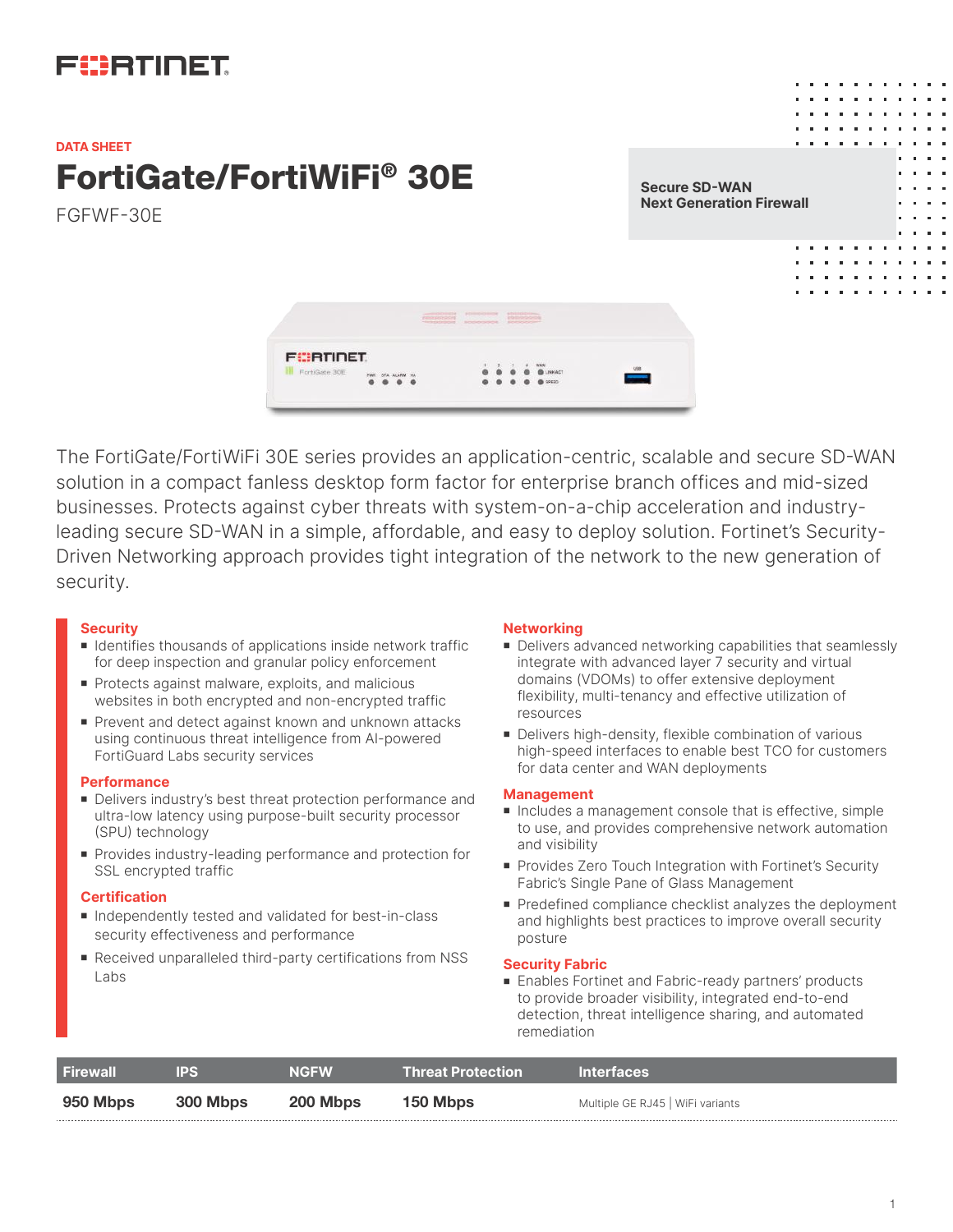# **DEPLOYMENT**



## **Next Generation Firewall (NGFW)**

- Reduce the complexity and maximize your ROI by integrating threat protection security capabilities into a single high-performance network security appliance, powered by Fortinet's Security Processing Unit (SPU)
- § Full visibility into users, devices, applications across the entire attack surface and consistent security policy enforcement irrespective of asset location
- § Protect against network exploitable vulnerabilities with industry-validated IPS that offers low latency and optimized network performance
- § Automatically block threats on decrypted traffic using the Industry's highest SSL inspection performance, including the latest TLS 1.3 standard with mandated ciphers
- § Proactively block newly discovered sophisticated attacks in real-time with AI-powered FortiGuard Labs and advanced threat protection services included in the Fortinet Security Fabric



#### **Secure SD-WAN**

- Consistent business application performance with accurate detection, dynamic WAN path steering on any best-performing WAN transport
- Accelerated Multi-cloud access for faster SaaS adoption with cloud-on-ramp
- Self-healing networks with WAN edge high availability, sub-second traffic switchover-based and real-time bandwidth compute-based traffic steering
- Automated Overlay tunnels provides encryption and abstracts physical hybrid WAN making it simple to manage.
- **•** Simplified and intuitive workflow with SD-WAN Orchestrator for management and zero touch deployment
- § Enhanced analytics both real-time and historical provides visibility into network performance and identify anomalies
- Strong security posture with next generation firewall and real- time threat protection





**Enterprise Branch Deployment (Secure SD-WAN)**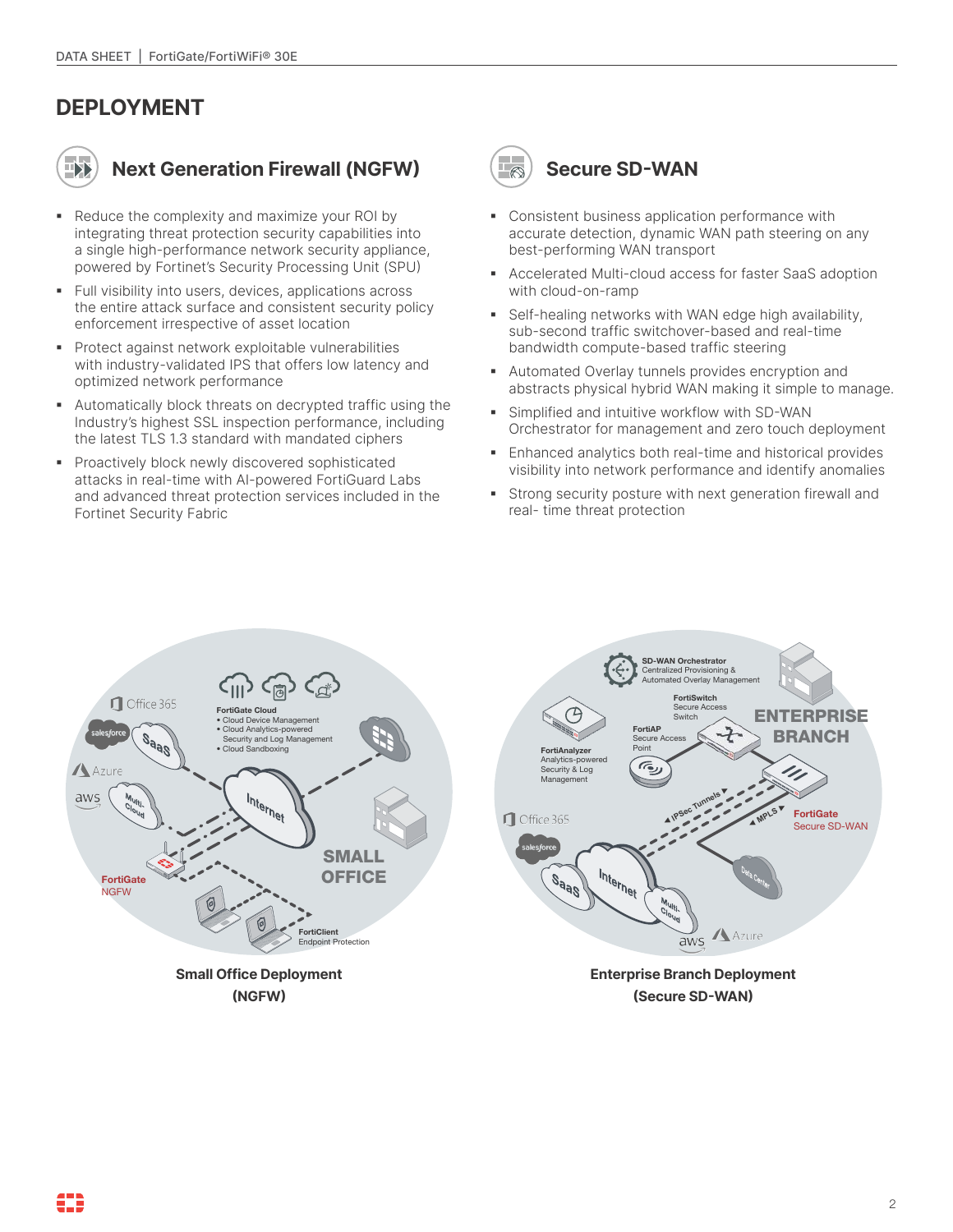# **HARDWARE**

# **FortiGate 30E FortiWiFi 30E**





## **Interfaces Interfaces**

| 1. USB Port                |
|----------------------------|
| 2. Console Port            |
| $3.$ 1x GF RJ45 WAN Port   |
| 4. 4x GE RJ45 Switch Ports |

 $a/b/g/n$ 

| 1. USB Port                |
|----------------------------|
| 2. Console Port            |
| 3. 1x GE RJ45 WAN Port     |
| 4. 4x GE RJ45 Switch Ports |

## **Install in Minutes with FortiExplorer**

The FortiExplorer wizard enables easy setup and configuration coupled with easy-to-follow instructions. FortiExplorer runs on popular iOS devices. Using FortiExplorer is as simple as starting the application and connecting to the appropriate USB port on the FortiGate. By using FortiExplorer, you can be up and running and protected in minutes.

## **Wireless and 3G/4G WAN Extensions**

The FortiGate supports external 3G/4G modems that allow additional or redundant WAN connectivity for maximum reliability. The FortiGate can also operate as a wireless access point controller to further extend wireless capabilities.

## **Compact and Reliable Form Factor**

Designed for small environments, you can simply place the FortiGate/FortiWiFi 30E on a desktop. It is small, lightweight yet highly reliable with superior MTBF (Mean Time Between Failure), minimizing the chance of a network disruption.

## **Superior Wireless Coverage**

A built-in dual-band, dual-stream access point with internal antennas is integrated on the FortiWiFi 30E and provides speedy 802.11n coverage on 2.4 GHz or 5 GHz bands. The dual-band chipset addresses the PCI-DSS compliance requirement for rogue AP wireless scanning, providing maximum protection for regulated environments.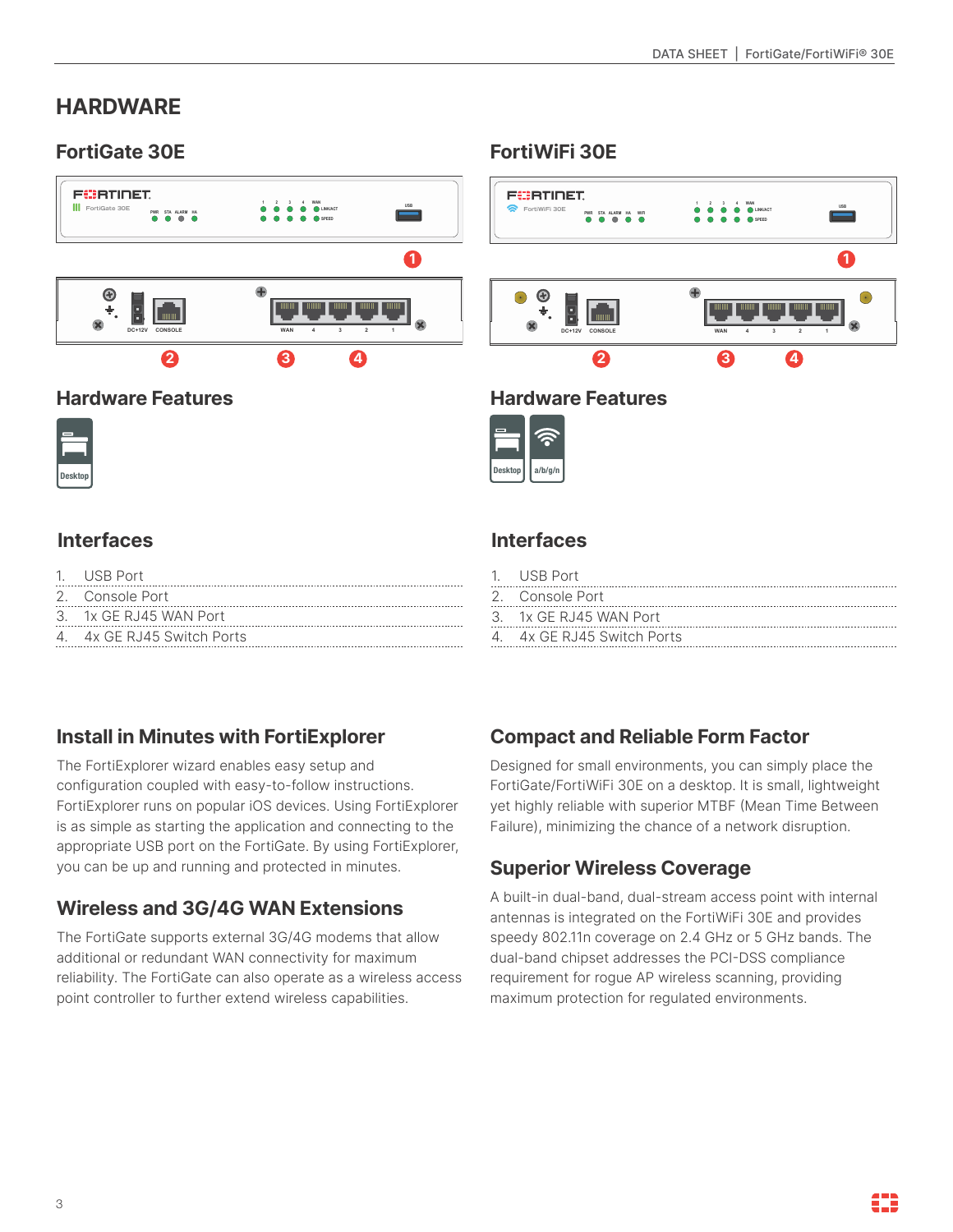# **FORTINET SECURITY FABRIC**

#### **Security Fabric**

The industry's highest-performing cybersecurity platform, powered by FortiOS, with a rich ecosystem designed to span the extended digital attack surface, delivering fully automated, self-healing network security.

- **Broad:** Coordinated detection and enforcement across the entire digital attack surface and lifecycle with converged networking and security across edges, clouds, endpoints and users
- **Integrated:** Integrated and unified security, operation, and performance across different technologies, location, deployment options, and the richest Ecosystem
- § **Automated**: Context aware, self-healing network & security posture leveraging cloud-scale and advanced AI to automatically deliver near-real-time, user-to-application coordinated protection across the Fabric

The Fabric empowers organizations of any size to secure and simplify their hybrid infrastructure on the journey to digital innovation.





#### **FortiOS™ Operating System**

FortiOS, Fortinet's leading operating system enable the convergence of high performing networking and security across the Fortinet Security Fabric delivering consistent and context-aware security posture across network endpoint, and clouds. The organically built best of breed capabilities and unified approach allows organizations to run their businesses without compromising performance or protection, supports seamless scalability, and simplifies innovation consumption.

The release of FortiOS 7 dramatically expands the Fortinet Security Fabric's ability to deliver consistent security across hybrid deployment models consisting on appliances, software and As-a-Service with SASE, ZTNA and other emerging cybersecurity solutions.

# **SERVICES**



#### **FortiGuard™ Security Services**

FortiGuard Labs offers real-time intelligence on the threat landscape, delivering comprehensive security updates across the full range of Fortinet's solutions. Comprised of security threat researchers, engineers, and forensic specialists, the team collaborates with the world's leading threat monitoring organizations and other network and security vendors, as well as law enforcement agencies.



**FortiCare™ Services**

Fortinet is dedicated to helping our customers succeed, and every year FortiCare services help thousands of organizations get the most from their Fortinet Security Fabric solution. We have more than 1,000 experts to help accelerate technology implementation, provide reliable assistance through advanced support, and offer proactive care to maximize security and performance of Fortinet deployments.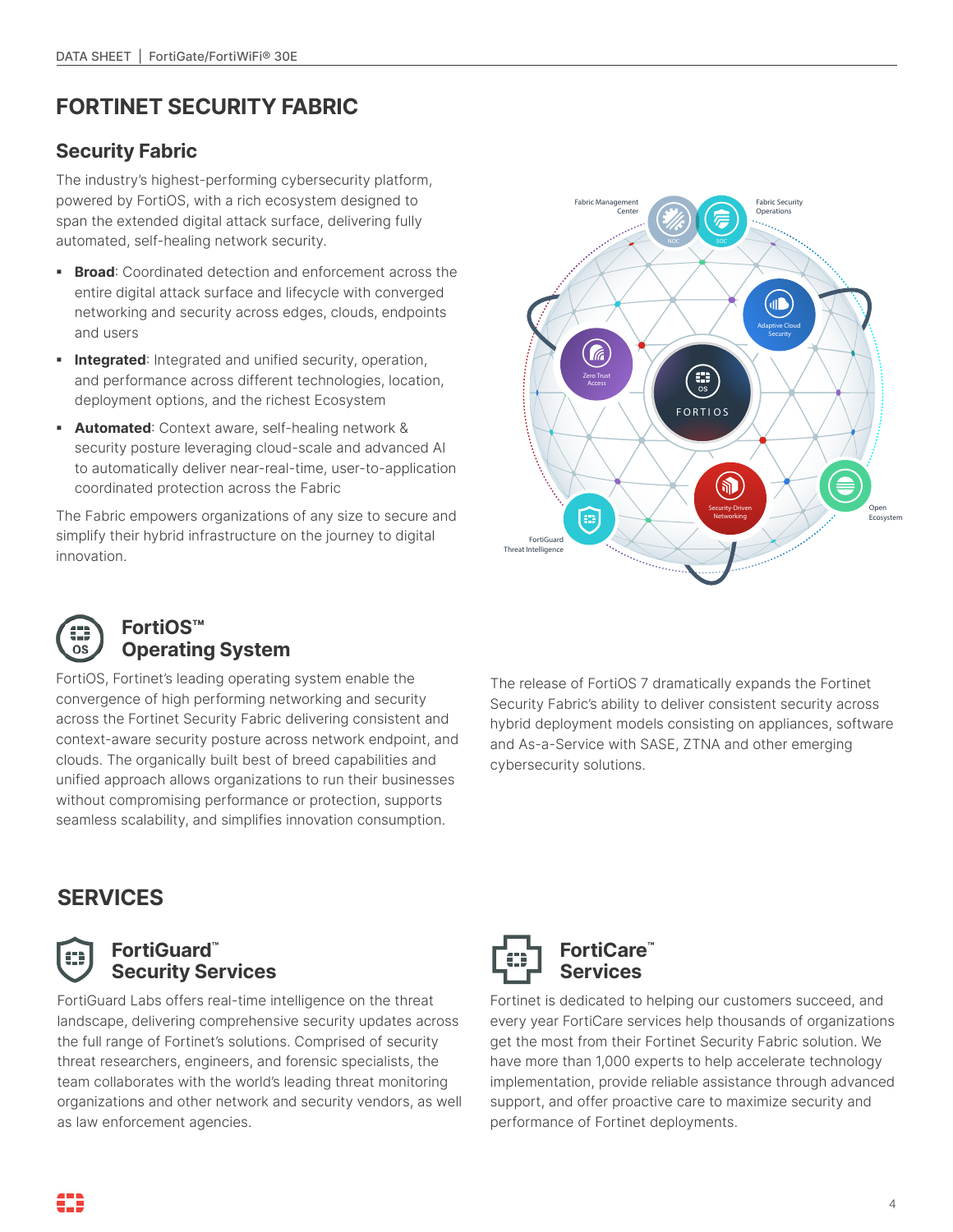# **SPECIFICATIONS**

|                                                                       | <b>FORTIGATE 30E</b>                      | <b>FORTIWIFI 30E</b> |
|-----------------------------------------------------------------------|-------------------------------------------|----------------------|
| <b>Hardware Specifications</b>                                        |                                           |                      |
| <b>GE RJ45 Switch Ports</b>                                           | 4                                         |                      |
| <b>GE RJ45 WAN Port</b>                                               | 1                                         |                      |
| <b>USB Port</b>                                                       | 1                                         |                      |
| Console (RJ45)                                                        | 1                                         |                      |
| <b>Wireless Interface</b>                                             |                                           | 802.11 a/b/g/n       |
| System Performance - Enterprise Traffic Mix                           |                                           |                      |
| IPS Throughput <sup>2</sup>                                           | 300 Mbps                                  |                      |
| NGFW Throughput 2, 4                                                  | 200 Mbps                                  |                      |
| Threat Protection Throughput <sup>2,5</sup>                           | 150 Mbps                                  |                      |
| <b>System Performance</b>                                             |                                           |                      |
| <b>Firewall Throughput</b>                                            | 950 Mbps                                  |                      |
| Firewall Latency (64 byte UDP packets)                                | 130 µs                                    |                      |
| Firewall Throughput (Packets Per Second)                              | 180 Kpps                                  |                      |
| <b>Concurrent Sessions (TCP)</b>                                      | 900,000                                   |                      |
| New Sessions/Second (TCP)                                             | 15,000                                    |                      |
| <b>Firewall Policies</b>                                              | 5,000                                     |                      |
| IPsec VPN Throughput (512 byte) <sup>1</sup>                          | 75 Mbps                                   |                      |
| Gateway-to-Gateway IPsec VPN Tunnels                                  | 200                                       |                      |
| <b>Client-to-Gateway IPsec VPN Tunnels</b>                            | 250                                       |                      |
| <b>SSL-VPN Throughput</b>                                             | 35 Mbps                                   |                      |
| <b>Concurrent SSL-VPN Users</b><br>(Recommended Maximum, Tunnel Mode) | 100                                       |                      |
| <b>SSL Inspection Throughput</b><br>(IPS, avg. HTTPS) $3$             | 125 Mbps                                  |                      |
| SSL Inspection CPS (IPS, avg. HTTPS) 3                                | 120                                       |                      |
| <b>SSL Inspection Concurrent Session</b><br>(IPS, avg. HTTPS) $3$     | 45,000                                    |                      |
| <b>Application Control Throughput</b><br>(HTTP 64K) <sup>2</sup>      | 400 Mbps                                  |                      |
| CAPWAP Throughput (HTTP 64K)                                          | 850 Mbps                                  |                      |
| Virtual Domains (Default / Maximum)                                   | 5/5                                       |                      |
| <b>Maximum Number of FortiSwitches</b><br>Supported                   | 8                                         |                      |
| <b>Maximum Number of FortiAPs</b><br>(Total / Tunnel Mode)            | 2/2                                       |                      |
| <b>Maximum Number of FortiTokens</b>                                  | 500                                       |                      |
| <b>High Availability Configurations</b>                               | Active/Active, Active/Passive, Clustering |                      |

|                                       | <b>FORTIGATE 30E</b>                                           | <b>FORTIWIFI 30E</b> |  |  |  |
|---------------------------------------|----------------------------------------------------------------|----------------------|--|--|--|
| <b>Dimensions and Power</b>           |                                                                |                      |  |  |  |
| Height x Width x Length (inches)      | $1.61 \times 8.27 \times 5.24$                                 |                      |  |  |  |
| Height x Width x Length (mm)          | $41 \times 210 \times 133$                                     |                      |  |  |  |
| Weight                                | 1.982 lbs<br>2.008 lbs<br>$(0.899 \text{ kg})$<br>(0.911 kg)   |                      |  |  |  |
| <b>Form Factor</b>                    | Desktop                                                        |                      |  |  |  |
| <b>Input Rating</b>                   | 12Vdc, 2A                                                      |                      |  |  |  |
| <b>Power Required</b>                 | Powered by External DC Power Adapter,<br>100-240V AC, 50/60 Hz |                      |  |  |  |
| <b>Maximum Current</b>                | 100V / 0.6A, 240V / 0.4A                                       |                      |  |  |  |
| Power Consumption (Average / Maximum) | 13 / 15 W                                                      | 16 / 19 W            |  |  |  |
| <b>Heat Dissipation</b>               | 52 BTU/h                                                       | 66 BTU/h             |  |  |  |
| <b>Operating Environment</b>          |                                                                |                      |  |  |  |
| <b>Operating Temperature</b>          | 32-104°F (0-40°C)                                              |                      |  |  |  |
| <b>Storage Temperature</b>            | $-31-158$ °F (-35-70°C)                                        |                      |  |  |  |
| Humidity                              | 10-90% non-condensing                                          |                      |  |  |  |
| Noise Level                           | Fan-less 0 dBA                                                 |                      |  |  |  |
| <b>Operating Altitude</b>             | Up to 7,400 ft (2,250 m)                                       |                      |  |  |  |
| Compliance                            |                                                                |                      |  |  |  |
| <b>Regulatory Compliance</b>          | FCC, ICES, CE, RCM, VCCI,<br>BSMI, UL/cUL, CB                  |                      |  |  |  |
| <b>Certifications</b>                 |                                                                |                      |  |  |  |
|                                       | ICSA Labs: Firewall, IPsec, IPS, Antivirus,<br>SSI-VPN         |                      |  |  |  |
| <b>Radio Specifications</b>           |                                                                |                      |  |  |  |
| <b>MIMO</b>                           | $2\times2$                                                     |                      |  |  |  |
| Maximum Wi-Fi Speeds                  | 300 Mbps                                                       |                      |  |  |  |
| <b>Maximum Tx Power</b>               | 21 dBm                                                         |                      |  |  |  |
| Antenna Gain                          | 2 dBi @ 5 GHz<br>2.4 dBi @ 2.4 GHz                             |                      |  |  |  |

Note: All performance values are "up to" and vary depending on system configuration.

1. IPsec VPN performance test uses AES256-SHA256.

2. IPS (Enterprise Mix), Application Control, NGFW and Threat Protection are measured with

- Logging enabled. 3. SSL Inspection performance values use an average of HTTPS sessions of different cipher
- suites.
- 4. NGFW performance is measured with Firewall, IPS and Application Control enabled.
- 5. Threat Protection performance is measured with Firewall, IPS, Application Control and Malware Protection enabled.